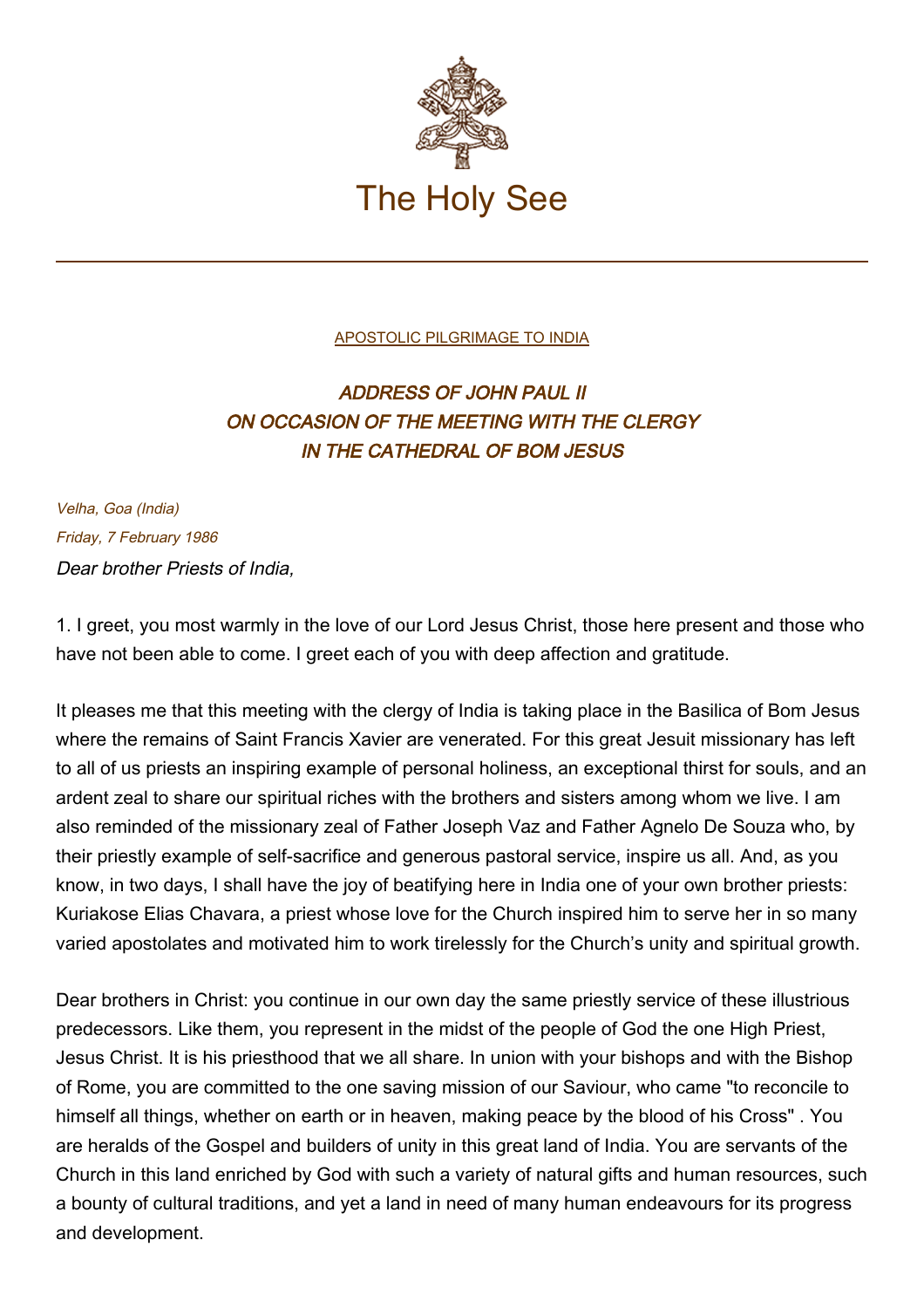As I greet you most cordially, I also wish to express my admiration for the excellent work you are doing, often under difficult conditions. Yours is a life of dedication to Christ, a vocation demanding great sacrifices and imposing many obligations, but a way of loving Christ and his people which brings with it a generous portion of peace, satisfaction and joy. I pray that my words today will encourage you, all of you, to continue to be faithful and generous in your consecrated service.

2. The Second Vatican Council reminded us that "the People of God finds its unity first of all through the Word of the living God, which is quite properly sought from the lips of priests. Since no one can be saved who has not first believed, priests, as co-workers with their bishops, have as their primary duty the proclamation of the Gospel of God to all" . These words of the Council point to the heart of our priestly vocation: the proclamation of the word of God. These words should help us to set priorities of time and commitments, and to keep clearly before our eyes the primary role that we must fulfil in the Church.

As priests, we owe it to our people to be men totally imbued with the word of God, constantly seeking to penetrate its mystery and meaning, ever eager to share the truth of the Gospel with others.

I know that the Sacred Scriptures of the Church, together with the revered writings of other religions, are venerated and held in honour in India. And those who are considered the sages of India are the people who meditate and nourish themselves on these books. As priests in this land you too must be sages. The written word of God and the Tradition of the Church as interpreted and presented by the Magisterium should be a constant object of study, reflection and prayer. Thus you will be able to preach God's word to your people with ever greater conviction and persuasion, for it will first have taken root in your own lives. And be assured that fidelity to the Magisterium of the Church will be a guarantee of the re al effectiveness of your priestly ministry.

The gurus in India have been known as spiritual teachers playing a prominent role in the transmission and development of religious truths. The importance of a guru as mediator of divine truth is recognised in India. The necessity of having the saving truth come from one who is the manifestation of God is again well known in the Indian religious tradition. How much more zealously should priests fulfil their mission as spiritual guides to the people entrusted to their care, transmitting the Gospel truth to them more faithfully! How seriously are they called upon to be mediators between God and men in the saving world and the Sacraments! With what earnestness do not the people expect from our priests the life-giving nourishment that is to be found in the Gospel of Jesus Christ!

3. It is as servants of the Word that I encourage you in your efforts to form and strengthen your Christian communities in sound doctrine, transmitting to them the full content of the faith. Spare no effort to perform this task by making use of all the modern methods available. Give particular attention to children and youth, while not neglecting the catechesis of adults, adapted to the needs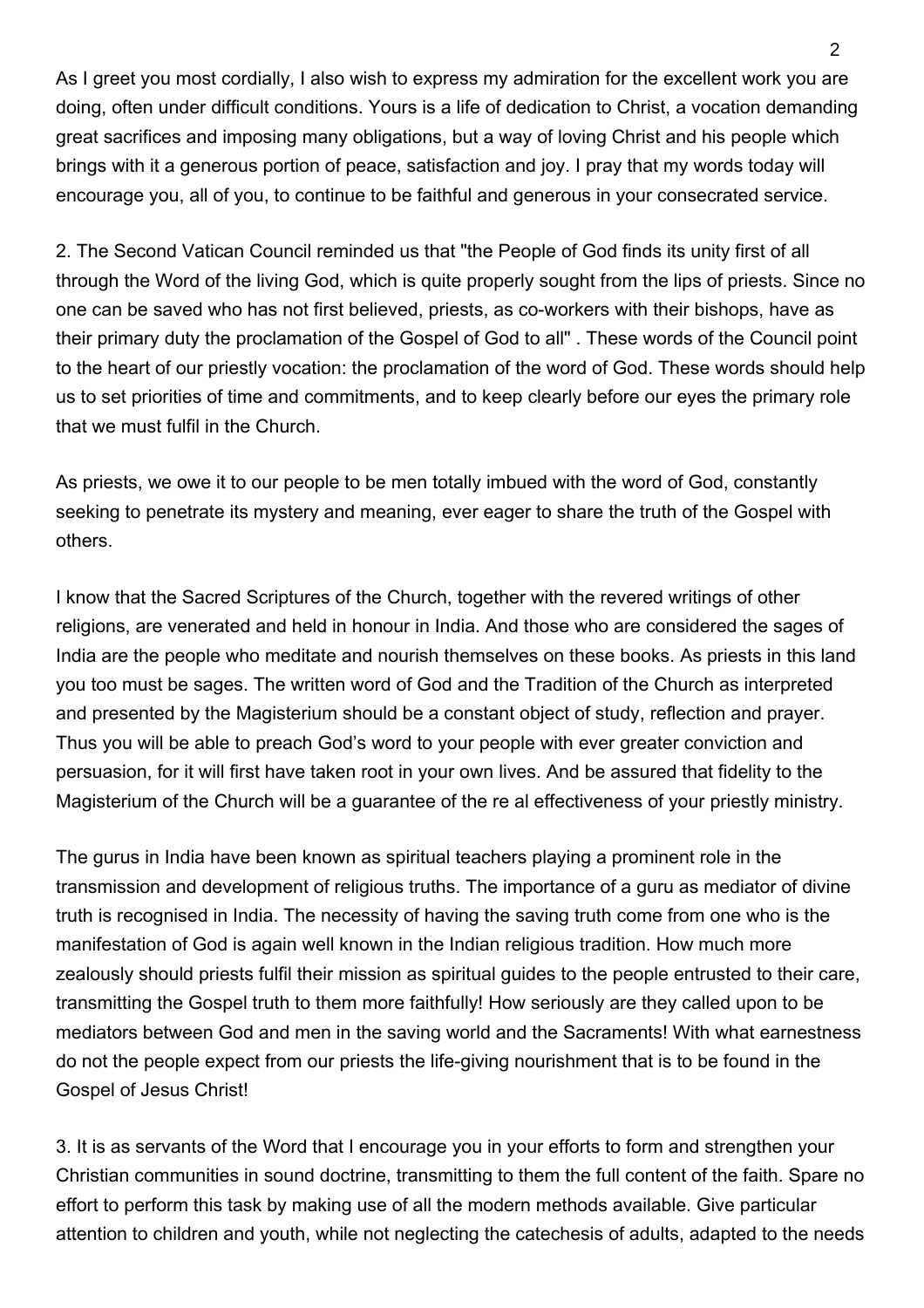of various groups.

It is through such carefully programmed Christian formation of the people entrusted to your care that you will succeed in forming a truly enlightened and zealous laity, capable of assuming with vigour their responsibility in the Church and in the world. While helping to form Christian communities of deep faith, buoyant hope and active love, the laity will then be enabled to take upon themselves the responsibilities which are proper to them in the Church.

In this way the laity will be in the world like leaven in dough, working to improve the social, economic and political structures of society. They will willingly collaborate with all people of good will, irrespective of their religious affiliation, for the creation of a just order in society. And in the midst of the laity you have to stand, my beloved brothers, as servants and leaders: as servants who spend themselves without counting the cost, as leaders who form, inspire and guide the one People of God in the ways of the Lord. You must truly be builders of unity in a world threatened by division and violence.

4. The proclamation of the word of God and the various forms of priestly leadership find their culmination in the Eucharist, for the Eucharist is " the source and summit of the whole work of evangelization" . It is in the prayerful celebration of the Sacred Liturgy that you most fully collaborate in the work of sanctification. No other task that you perform will contribute as much to the building of community. The best service you can ever offer to the Church as a priest is to make the Eucharist Sacrifice the centre of your own life and the centre of the lives of the people you serve.

The identity of the priest, then, is always linked with the Eucharist. At the same time, a priest serves the Church in an irreplaceable way when he faithfully fulfils the ministry of reconciliation as exercised especially in the Sacrament of Penance. Only the ordained priest can forgive sins in the name of Jesus Christ. Acting in the "person of Christ", you help sinners to experience the personal love of the Most Holy Trinity. You have the joy of seeing God's mercy bring forth new life and hope in the hearts of the faithful.

The Church has entrusted the Sacraments to your care, and she asks you to administer them for the spiritual benefit of all God's people. How much do Christian hearts need and long for this, your unique and irreplaceable service!

5. An important teaching of the Second Vatican Council is the universal call to holiness. Everyone is called to love God with his whole heart and soul and to love his neighbour out of love for God. No one is excluded from the clarion call of Jesus: "You, therefore, must be perfect, as your heavenly Father is perfect" .

What a great need there is for priests to convince people that they all are called to holiness. And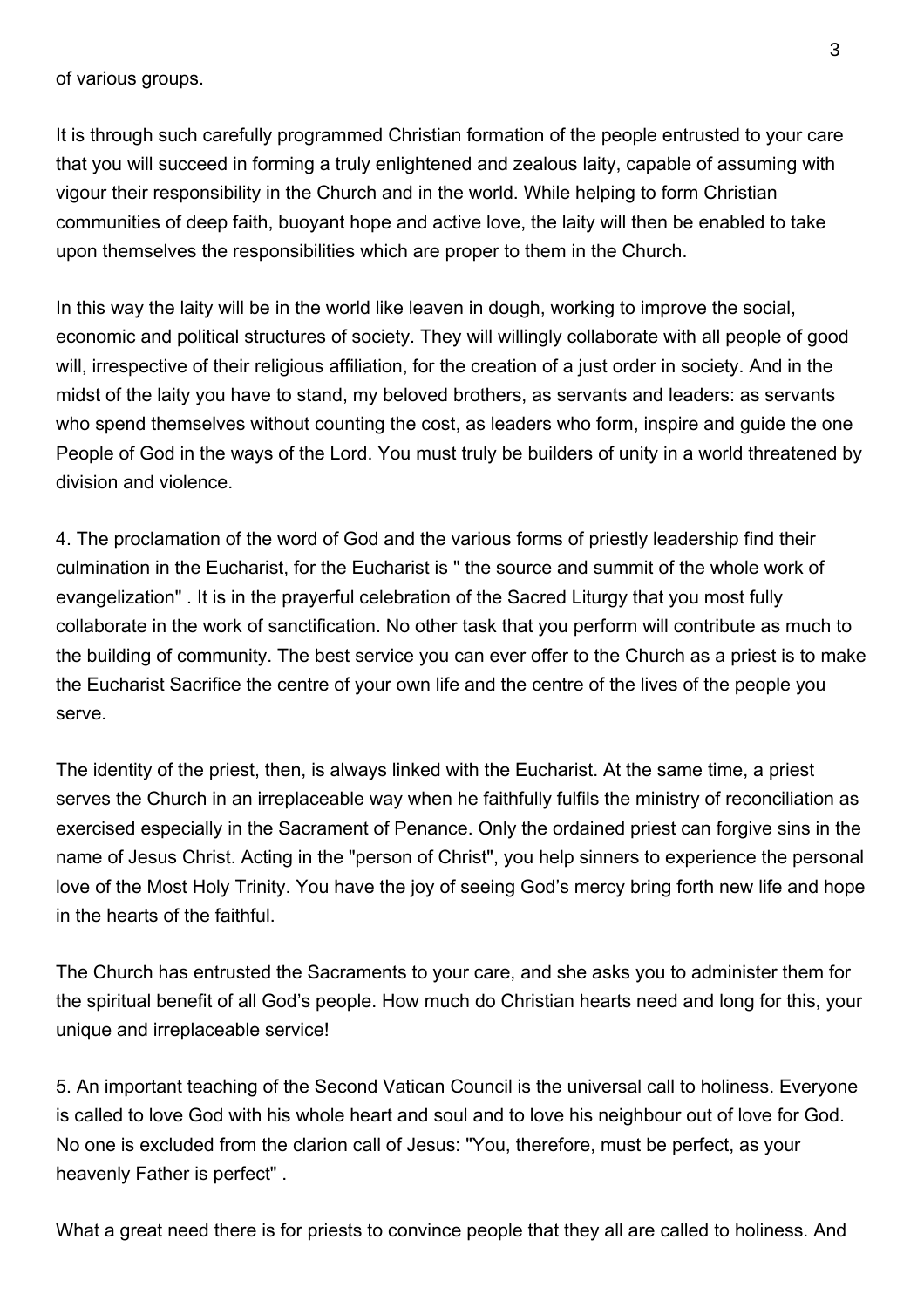how can they do this unless their own hearts are filled with the love of Christ? My brothers, you must be men of prayer, men who are close to God and who know how to live in his presence. At the same time, priestly holiness does not separate you from those you serve. While it is true that you are set apart for the Gospel of God, you are not separate from the rest of the faithful. Rather, as true brothers in Christ, familiar with the real life and circumstances of your people, especially the poor, you help them hear the voice of the Good Shepherd and you bring them life-giving grace through the Sacraments and God's word.

We must not forget that our ministry can succeed only if we undertake it as "God's fellow workers" , as "servants of Christ and stewards of the mysteries of God" , by living and working in deep union with the one who is our very life, Christ Jesus our Lord. As priests, we are invited by the Father to abandon ourselves into his hands and to trust him with the confidence of a child, putting ourselves totally under the sway of his Spirit. He invites us to direct our entire priestly ministry to the glory of the Most Holy Trinity. This is the proven way to fruitfulness in the priestly ministry.

Listen again to the words of Jesus to his first disciples: "I am the vine, you are the branches. He who abides in me, and I in him, he it is that bears much fruit, for apart from me you can do nothing" . What rich overtones and what deep demands do these words not contain for you, priests of India! The people of this great land of gurus and sages are a people who, being deeply religious, go on seeking gurus who are truly men of God, men plunged in God, men who radiate the God-experience they have had. More than men of work they need men of prayer. How eager, therefore, must you be to drink from this fountain of life, which is Jesus himself!

6. My brother priests, need I remind you that you should be men of the Church? Listen to what Saint Paul says: "Christ loved the Church and gave himself up for her, that he might sanctify her, having cleansed her by the mashing of water with the word, that he might present the Church to himself in splendour, without spot or wrinkle or any such thing, that she might be holy and without blemish" . Follow the example of our great High Priest. Love the Church and prayerfully reflect on her nature as the Body of Christ on earth and as the Sacrament of salvation.

Love the Church, too, when you notice her weaknesses, and work earnestly for her authentic renewal according to the Gospel. Remember that each one of us with his own personal failings is part of this Church ever in need of renewal. Each of us by his personal failings somehow contributes to the disfigurement of the face of the Church. All reform must begin with a change of our own hearts.

To be men of our Church means to serve her with unswerving loyalty. It means to serve her with a heart that does not flinch even when you have to suffer for her sake. It means to live in true and deep communion with the Bishop of Rome and with your own bishops and brother priests, serving the Church in unison as teachers of the same faith, as shepherds of the one flock as leaders of the Christian community.